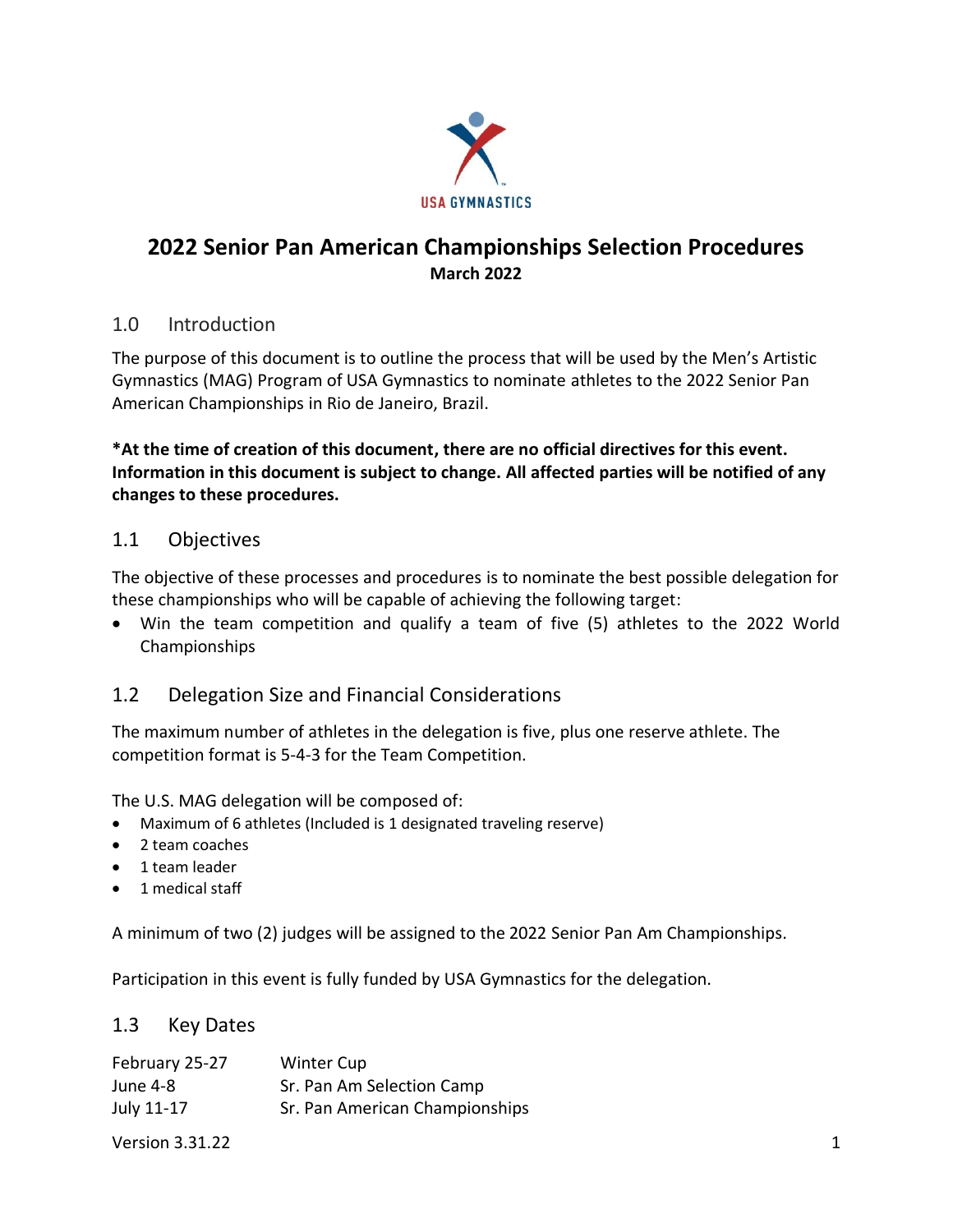## 2.0 Eligibility

Athletes are eligible for selection to the Team provided that:

- they are a national of the United States at the time of selection and hold a valid U.S. passport that will not expire for six months after the conclusion of the Championships;
- they are a minimum of 18 years of age by December 31, 2022;
- they are a current National Team athlete competing in the Senior category in 2022 and have signed the NT Agreement;
- they hold a valid FIG License that does not expire before the end of the 2022 Pan American Championships
- they are a member in good standing with USA Gymnastics

Any competitor in the Pan American Championships must be a national of the country of the National Olympic Committee (NOC) which is entering such competitor. For additional information regarding an athlete who is a national of two or more countries, has changed his or her nationality or acquired a new nationality, refer to the IOC Charter (Rule 42), or the PASO Statutes (Article XXII, Sections 4 and 5).

### 3.0 Process

All Senior National Team athletes will be considered for the Sr Pan American Championships and the World University (FISU) Games but cannot attend both events due to timing and eligibility requirements.

Those eligible National Team athletes will participate in a 1-day competition at the June 4-8 Pan American Championship Selection Camp. Athletes already named to the FISU Games team may not be eligible to participate in the selection process for Sr Pan Am Championships due to the registration deadlines for FISU Games.

The top-scoring team scenario from the 1-day competition results using a 5-4-3 format will be named to the 2022 Sr Pan American Championships Team. If an athlete successfully petitions to the Sr Pan American Championship Team, they may replace any of the athletes listed in the top scoring team scenario. That athlete(s) must demonstrate a show of readiness through the procedures in section 4.0.

The MPC will designate the traveling replacement athlete for the Senior Pan American Championships. The remaining National Team athletes will be designated as non-traveling replacement athletes.

### 4.0 Petition Procedures and Requirements

Only current National Team athletes, with a specific injury, illness or unusual circumstance, which prohibits the athlete from participating in the competitive process, will be permitted to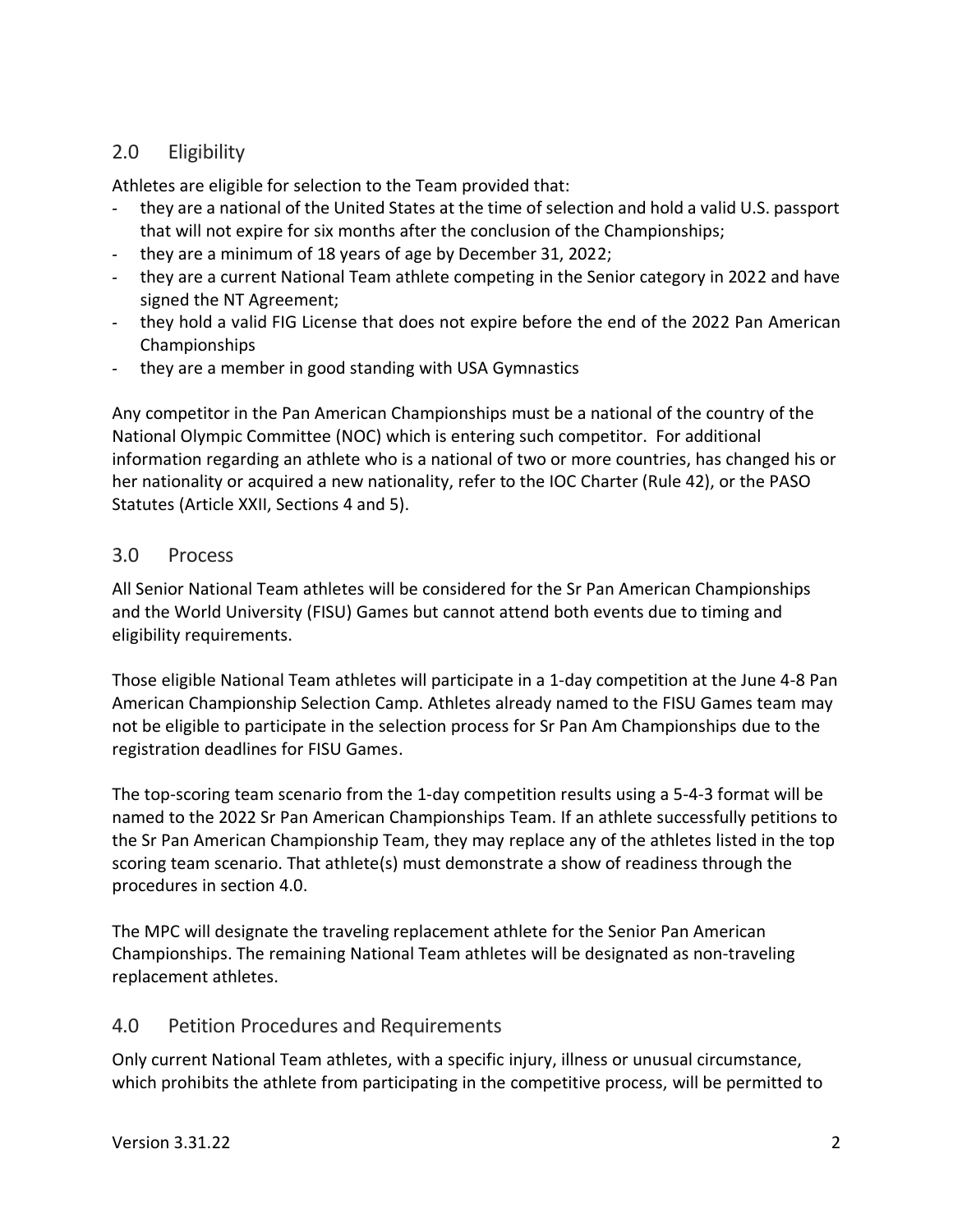submit a petition to the MPC for the right to be named to the 2022 Sr Pan Am Championships Team.

Petitions are due to the Chair of the MPC by the end of the Selection Camp competition on June 7, 2022 and must include the following:

- Completed petition form found here: <https://usagym.org/PDFs/Men/Rules/Rules%20and%20Policies/injury-petition.pdf>
- Medical report from USAG medical staff, if applicable
- Return to play schedule/timeline

An athlete who successfully petitions to the 2022 Sr Pan Am Championships Team will be required to demonstrate readiness at least three (3) weeks prior to our team departure date. The criteria for demonstrating readiness are as follows:

- The athlete must perform full routines on all required events and be filmed for MPC review
- If the MPC determines that the athlete's performances are not at the level necessary to remain on the Sr Pan Am Team, then the athlete will be removed from the team and a replacement will be determined from the following factors:
	- $\circ$  The athlete demonstrates contribution to a top team score based off results from competition at the Selection Camp or video submissions
	- o The athlete is performing at an internationally competitive level
	- o Overall health as determined by USAG medical staff

### 4.1 Equipment Specifications for Video Submission

Equipment and landing surfaces will meet FIG standards with Winter Cup matting regulations allowed. No deviations from these specifications will be permitted. Landings must be on hard surfaces.

Equipment Standards as follows:

- **FX:** 12m x 12m w/ up to 10cm additional landing mats allowed. The mat cannot be moved once in place and may be used for landings only.
- **PH:** 105cm from top of mat, 115cm from the floor
- **SR:** 280cm from the floor w/ 30cm of mats required
- **VT:** 135cm measured from the floor w/ 30cm of mats required and a maximum of 50cm allowed. Vault landing lines must be outlined in tape and visible on video.
- **PB:** 180cm from the top of the mat, 200cm from the floor w/ additional 10cm landing mat allowed
- **HB:** 280cm from the floor w/ 30cm of mats required and a maximum of 50cm allowed

Competition uniforms must be worn. No dark pants may be worn per FIG regulations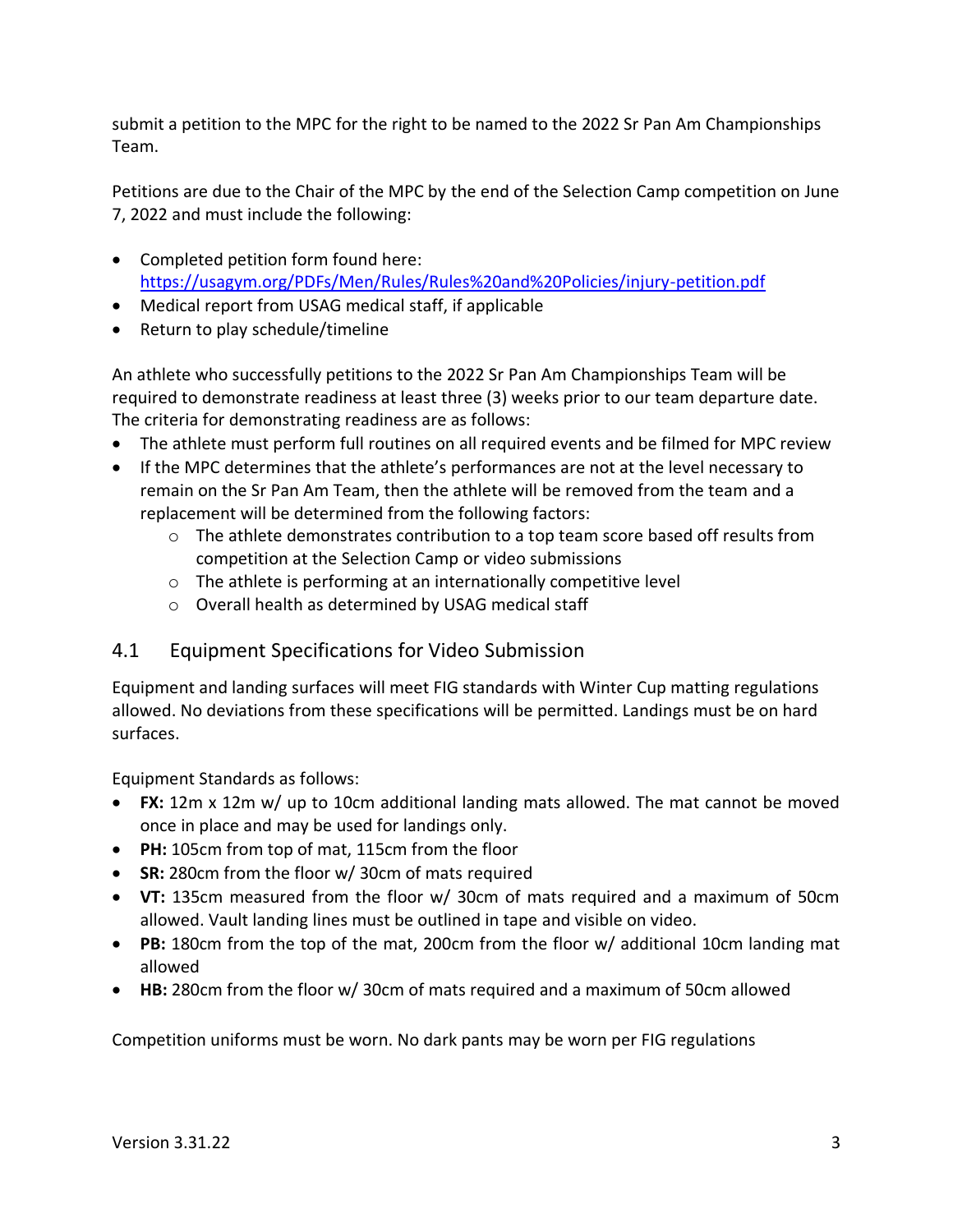# 5.0 Determination of Athletes' Competitive Apparatus and Start Order

The competitive order and strategy for this competition will be determined by the HPD, team coaches, and team athletes. As per FIG regulations, the order of competition on each event shall be submitted no later than 24 hours prior to the competition.

## 6.0 Athlete Substitution

Following the athlete selection, the following conditions must be met up until the deadline for official submission of the Pan Am Championships starting order:

- the athlete is still eligible; and
- the athlete is healthy and able to compete as verified by a member of the USAG medical team, and
- the athlete is performing at the level that warranted their nomination to the team

If an athlete does not meet the criteria above or they cannot participate in the competition due to injury or other unforeseen circumstance, then the Men's Program Committee will determine if a substitute or replacement member of the team should replace that athlete. If time permits, and it is deemed to be beneficial for the team a change will be made to the official coaching staff for the team as well.

### 7.0 Removal of Athletes

An athlete who is to be nominated to the Team by the MPC may be removed as a nominee for any of the following reasons, as determined by USA Gymnastics:

- Voluntary withdrawal. Athlete must submit a written letter to the Men's Program Vice President.
- Injury or illness as certified by a member of the USAG medical staff
- Violation of Men's Program National Team Agreement, USAG Safe Sport Policy, or USAG Ethical Code of Conduct.

An athlete who is removed from the Team pursuant to this provision has the right to a hearing per USA Gymnastics' Opportunity to Participate grievance process and the USOC's Bylaws, Section 9.

An athlete may be removed as a nominee to the Team or from the Team for an adjudicated violation of IOC, FISU, PASO, IPC, WADA, FIG, USADA and/or USOPC anti-doping protocol, policies, and procedures, as applicable.

#### 8.0 Anti-Doping Requirements

Athletes must adhere to all IOC, FISU, PASO, WADA, FIG, USADA and USOPC anti-doping protocols, policies and procedures, as applicable. This includes participation in Out-of-Competition Testing as required by the IOC, PASO, WADA, FIG, USADA and USOPC Rules, as applicable.